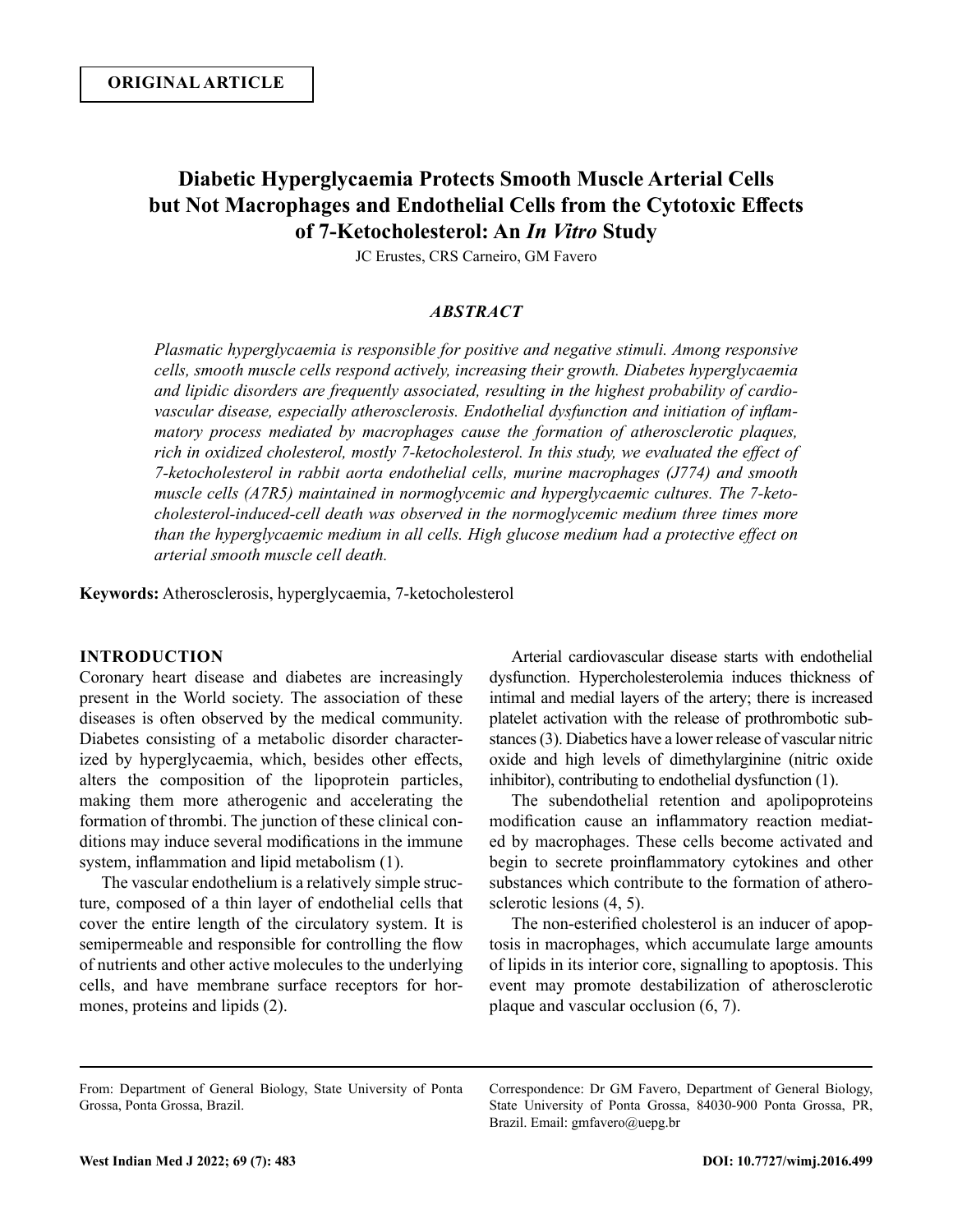Oxygenated cholesterol degradation occurs naturally producing oxysterols, which play an important role in lipid homeostasis. Among the oxysterols stands the 7-ketocholesterol, abundantly found in foam cells and atherosclerotic plaques and high cytotoxicity (8, 9). The aim of this study was to evaluate the response of three cell types abundantly present in the atherosclerotic plaque, exposed to a high glucose medium and different concentrations of 7-ketocholesterol.

# **MATERIALS AND METHODS**

The cells J774 line (murine macrophage), smooth muscle aorta cells (A7R5) and rabbit aorta endothelial cells (RAEC) were grown in sterile plastic bottles containing DMEM culture medium (Dulbecco's Modified Eagle Medium) supplemented with 10% fetal bovine serum, 100 U/ml penicillin, 100 μg/ml amikacin. The cells were incubated at 37°C in a humidified atmosphere containing  $5\%$  CO<sub>2</sub> (10). The cells were purchased from American Type Culture Collection (ATCC).

# **Proliferation and cell viability by MTT method**

The proliferation and cell viability of the strains studied were evaluated by 3-(4,5-dimethylthiazol-2-yl)- 2,5-diphenyltetrazolium bromide (MTT) method. The methodology consists in adding 0.5 mg/ml of MTT, a yellow tetrazolium salt that after incubation for 4 hours at 37°C is metabolized forming formazan crystals with dark blue colour. This reaction occurs only in metabolically active cells *via* mitochondrial succinate dehydrogenase enzyme (11, 12).

For tests with the J774 cell line were plated 4  $\times$ 103 cells per well, whereas for strain endothelial cells (RAEC) or A7R5, were plated  $4.0 \times 10^3$  cells per well, in a 96 well plate in triplicate with different concentrations of 7-ketocholesterol (Sigma) and under different experimental conditions: normoglycemic culture medium (control group); and culture medium supplemented with glucose, prepared from normal medium with added 19.5 mM dextrose and 19.5 mM of mannitol, resulting in a concentration of 45.5 mM dextrose (glucose) (13).

Concentrations of 7-ketocholesterol used were 0.1875, 0.25, 0.5, 1, 2 and 4 μM (14). After the addition of oxidized cholesterol, plates were kept under culture conditions.

The quantification of viable cells was counted 24, 48 and 72 hours after the start of incubation. The resulting crystals formazan MTT mitochondrial metabolism were solubilized in 100 ml of isopropyl alcohol and reading of absorbances were done in a spectrophotometer at a wavelength of 565 nm with a reference filter at 655 nm.

#### **Cell viability by Trypan-Blue method**

The staining technique by Trypan Blue was performed to confirm cell viability by the MTT results. The colourant is able to distinguish viable cells (refractile) from non-viable cells (stained in blue).

Cells were plated in 24-well plates under the same conditions MTT assay. The J774 strain was plated in a proportion of  $3 \times 10^5$  cells per well; RAEC and A7R5 were plated in a proportion of  $2.5 \times 10^5$  cells per well.

Staining was performed after centrifugation at 2000 rpm for 4 minutes for sample concentration, then resuspended in 2 ml medium. Cells were counted in a Neubauer chamber.

# **RESULTS**

The growth and cell viability were analysed by MTT assay, at different concentrations of 7-ketocholesterol and at different periods of incubation time, the hyperglycaemic and normoglycemic means. Hyperglycaemia did not result in increased cell viability, which was similar to normoglycaemic means. The addition of 7-ketocholesterol was shown to be harmful to cells, both in normal medium and in medium supplemented with glucose. The results for the J774 are shown in Fig. 1, and the results of RAEC are shown in Fig. 2.

Hyperglycaemic medium protects A7R5 cells from the deleterious effects of 7-ketocholesterol. These results are shown in Fig. 3.

The Trypan Blue exclusion method was also performed in order to confirm the results obtained by the MTT method. The growth and cell viability were evaluated under the same conditions of culture and incubation previously used. The results had the same arrangement (data not shown).

# **DISCUSSION**

Chronic diseases are the leading cause of mortality worldwide. An increase in the incidence of diabetes associated with obesity and metabolic syndrome, factors that increase the risk of cardiovascular disease, especially atherosclerosis (15, 16).

The concentration of cytoplasmic and plasma antioxidants is often lower in diabetic patients (17). The association of this hypercholesterolemia framework results in increased oxysterols formation from nonesterified cholesterol, among them 7-ketocholesterol,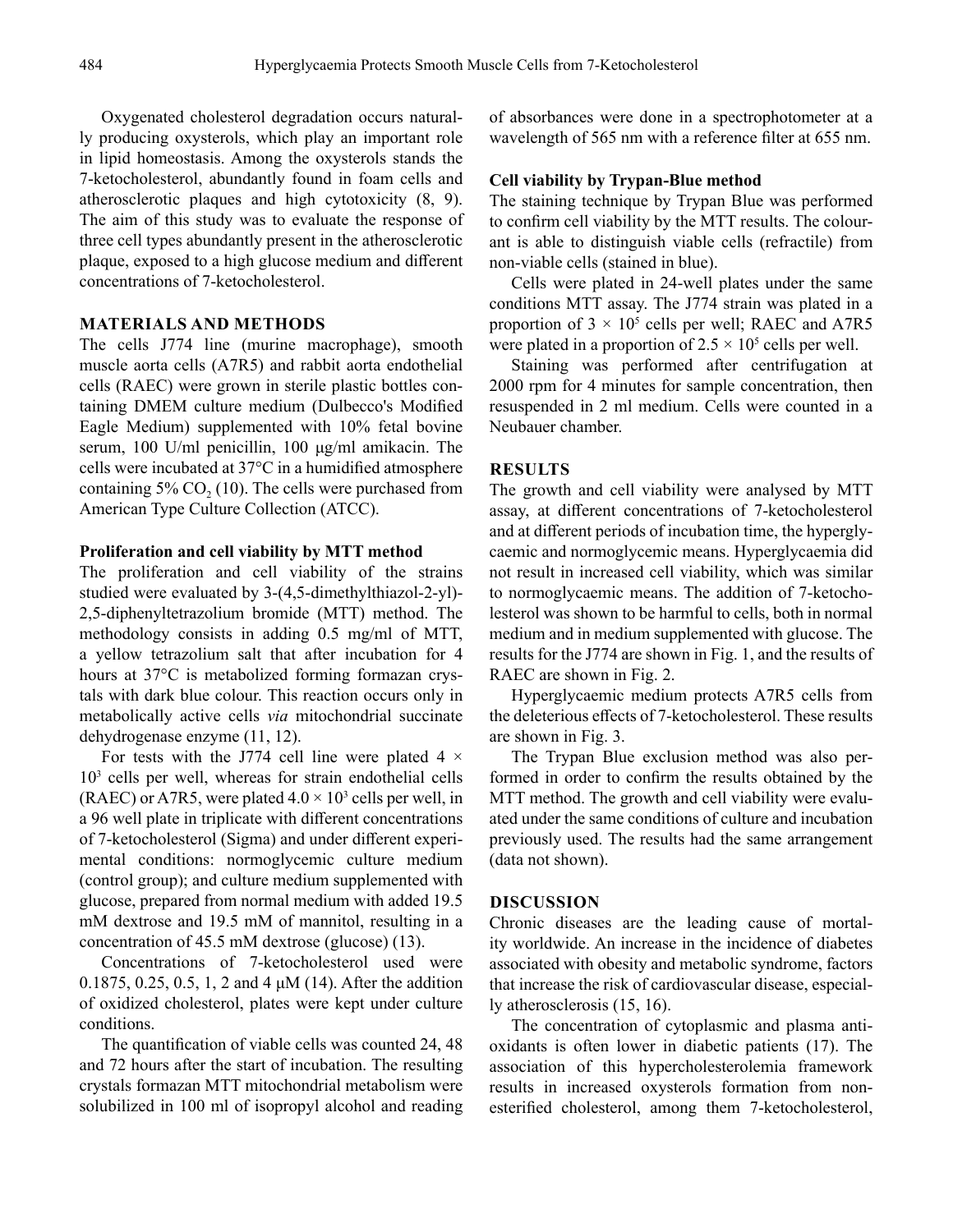

Fig. 1: Dose–response evaluation of 7-ketocholesterol in culture normal medium and medium supplemented with glucose. J774 macrophage cells. (A) 24 hours of treatment; (B) 48 hours; (C) 72 hours. Data are expressed as mean and standard error of the mean. Statistical analysis was performed using ANOVA followed by Bonferroni´s Multiple Comparison Test.

the most oxidized cholesterol was found in atherosclerotic plaques (18).

The cytotoxic effects of 7-ketocholesterol were shown in this study. The analysed cell lines did not resist the deleterious action of oxysterol, not even in the shortest period of time (24 hours).



There were no significant differences regarding the composition. The use of the hyperglycaemic medium was not able to provide protection for macrophages or endothelial cells, *ie*, cell death was seen in both normal media added and the means of glucose when compared to control groups.

7KC (2.0uM)

7KC (2.0uM)

7KC (2.0uM)

7KC (2.0uM)  $TKC (2.0uM) + Gli$ 7KC (4.0uM)-

7KC (2.0uM)

7KC (2.0uM)

7KC (4.0uM) 7KC (4.0uM) + Gli

7KC (4.0uM)

 $TKC$  (4.0uM) + Gli-

7KC (2.0uM) + Gli

 $TKC (2.0uM) + Gilr$ 

7KC (4.0uM) 7KC (4.0uM) + Gli

 $TKC(4.0uM) + Gli$ 

7KC (2.0uM) + Gli

7KC (2.0uM) + Gli

 $TKC (2.0uM) + Gli-$ 7KC (4.0uM)

7KC (4.0uM) 7KC (4.0uM) + Gli

 $PNC(4.0M) + GIH$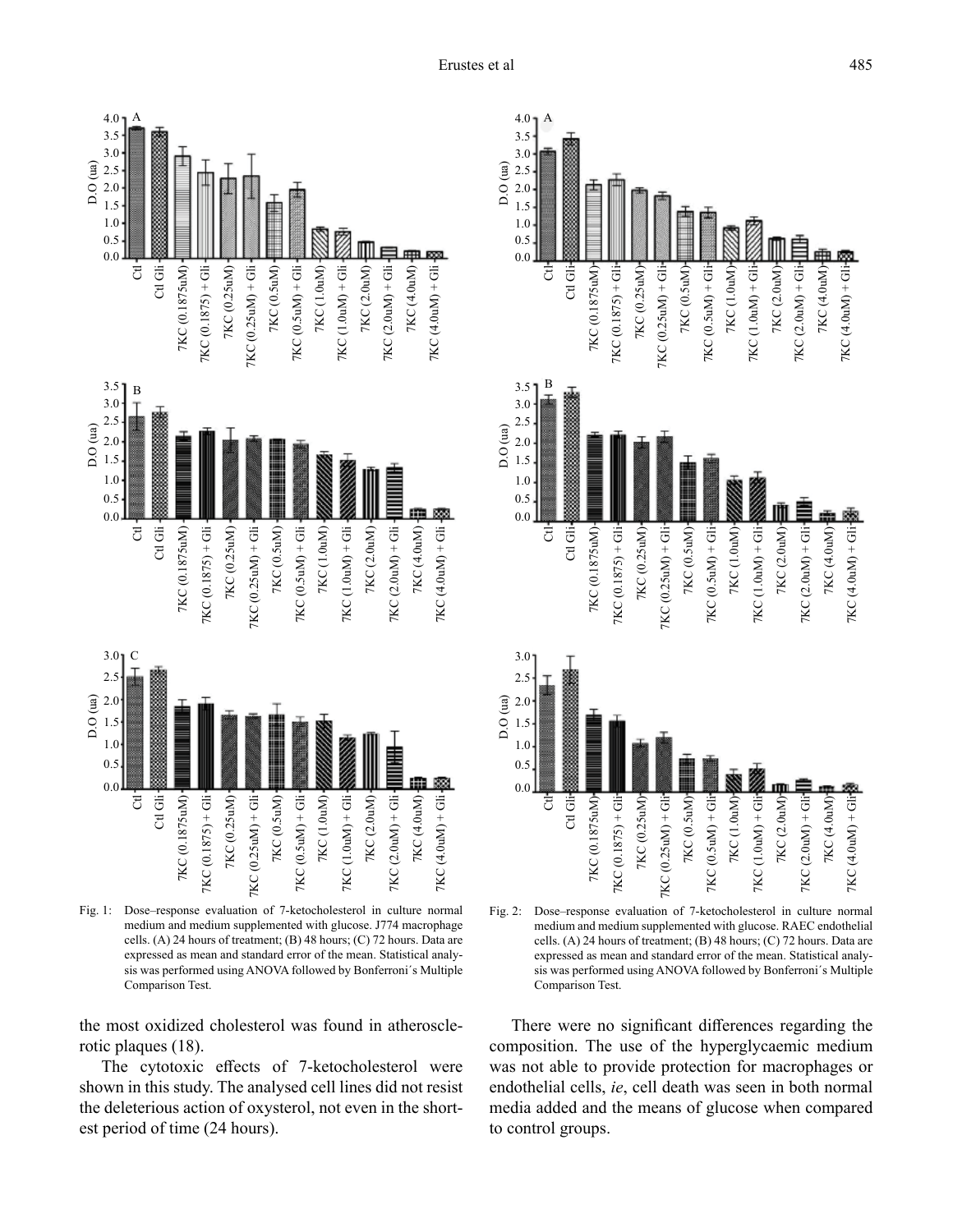



Fig. 3: Dose–response evaluation of 7-ketocholesterol in culture normal medium and medium supplemented with glucose. A7R5 smooth muscle cells. (A) 24 hours of treatment; (B) 48 hours; (C) 72 hours. Data are expressed as mean and standard error of the mean. Statistical analysis was performed using ANOVA followed by Bonferroni´s Multiple Comparison Test.  $*$   $p$  < 0.05 compared with the control group.

In atherosclerotic plaque the deleterious effects of oxysterols are higher on the foamy macrophages, leading to its death and increasing the inflammatory process, so presenting a more intense tissue disorder. The smooth

muscle plays an important role in the process of obstructive disease, and one responsible for the formation of a stable and potentially more occlusive plate. What we see here, at this moment, is that the hyperglycaemic means protects the arterial smooth muscle cells from cell death exposed to 7-ketocholesterol, this phenomenon should lead to a more stable and potentially fatal card. Further studies should strengthen our work.

## **CONCLUSION**

7-Ketocholesterol is the principal product of a reaction between cholesterol and oxygen and the most abundant oxysterol in the atherosclerotic plaque. In this study, we observed their cytotoxic action on macrophages, aorta endothelial cells and aorta smooth muscle cells in high glycaemic medium. Furthermore, it is concluded that hyperglycaemia media was not able to protect macrophages and endothelial cells but can protect smooth muscle cells from harmful effects of oxysterol. The fact that glucose has a protective effect on arterial smooth muscle cell death may cause a more stable and occlusive disease, potentially fatal.

## **ACKNOWLEDGEMENT**

This study was supported by CNPq (Brazil) and Fundação Araucária (Brazil).

#### **REFERENCES**

- 1. Alves C, Veiga S, Souza T. Dyslipidemia and cardiovascular disease risk in children and adolescents with diabetes mellitus type 1. Rev Paul Pediatria. 2007, **25:** 82–9.
- 2. Cines DB, Pollack ES, Buck CA, Loscalzo J, Zimmerman GA, McEver RP et al. Endothelial cells in physiology and in the pathophysiology of vascular disorders. Blood J 2007; **91:** 3527–61.
- 3. Galkina E, Ley K. Immune and inflammatory mechanisms of atherosclerosis. Annu Rev Immunol 2009; **27:** 165–97.
- 4. Seimon T, Tabas I. Mechanisms and consequences of macrophage apoptosis in atherosclerosis. J Lipid Res 2009, **200:** 382–7.
- 5. Kritharides L, Kus M, Brown AJ, Jessup W, Dean RT. Hydroxypropylbeta-cyclodextrin-mediated efflux of 7-ketocholesterol from macrophage foam cells. J Biol Chem 1996; **271:** 2745.
- 6. Tabas I. Apoptosis and plaque desetabilization in atherosclerosis: the role of macrophage apoptosis induced by cholesterol. Cell Death Differ 2004; **11:** 12–6.
- 7. Hansson GK. Inflammatory mechanisms in atherosclerosis. J Thromb Haemost 2009; **7:** 328–31.
- 8. Romeo G, Kazlaukas A. Oxysterol and diabetes activate STAT3 and control endothelial expression of profilin-1 via OSBP1. J Biol Chem 2008; **283:** 9595–605.
- 9. Berthier A, Lemaire-Ewing S, Prunet C, Montange T, Vejux A, Pais de Barros JP et al. 7-Ketocholesterol-induced apoptosis: Involvement of several pro-apoptotic but also anti-apoptotic calcium-dependent transduction pathways. FEBS J 2005; **272:** 3093–104.
- 10. Freshney RI. Culture of Animal Cells: A Manual of Basic Technique and Specialized Applications. New Jersey: Wiley-Blackwell, 2010, 6th ed: 796.